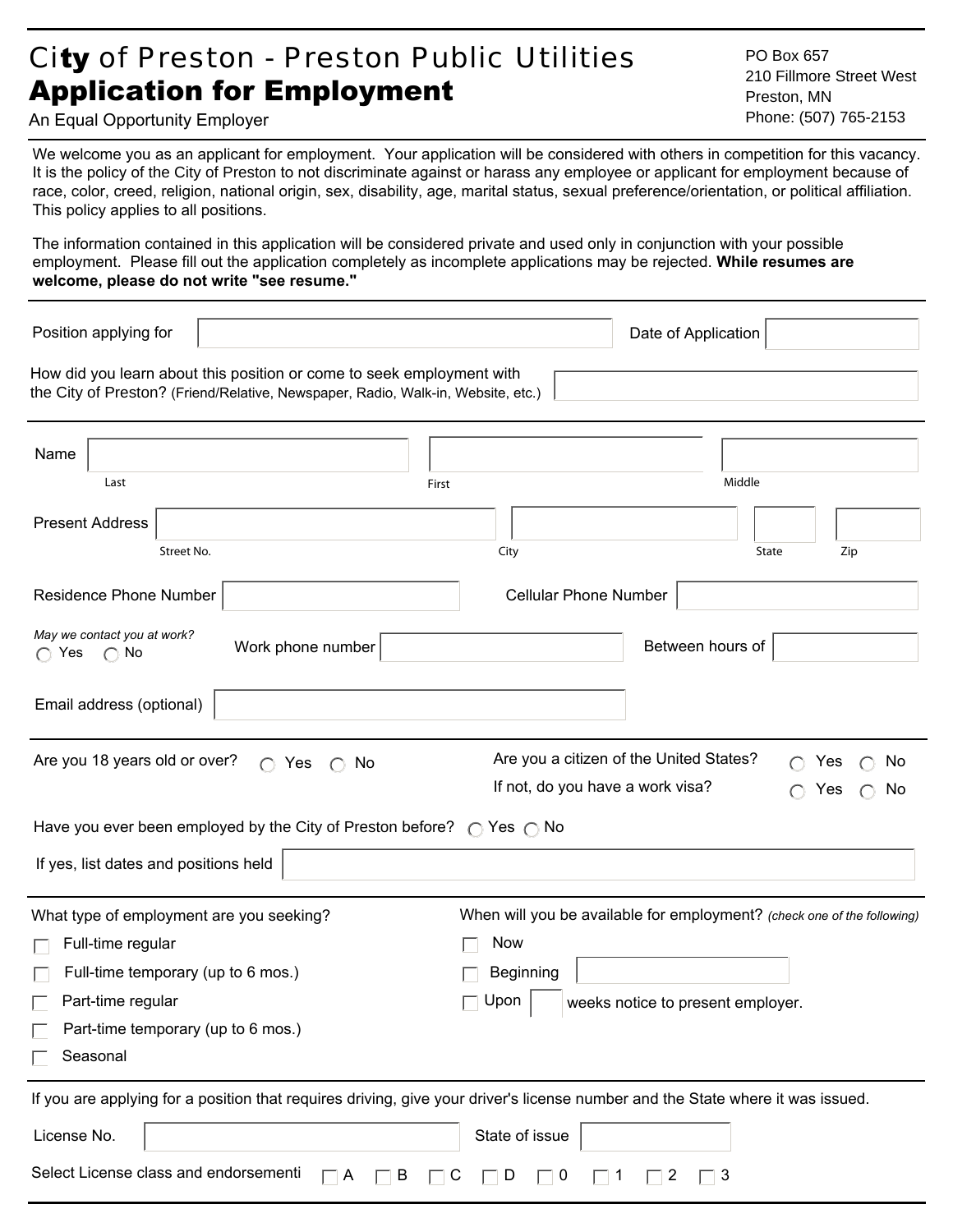### SPECIAL SKILLS:

List any special skills. (i.e. typing [give speed], shorthand, supervisory, skilled crafts, maintenance, drafting, personal computer [list software], calculating, duplicating, construction equipment, power tools, etc.) Attach additional sheets if needed.

### CRIMINAL HISTORY:

In accordance with Minnesota Criminal Rehabilitation Act Section 364.021, the City of Preston may request information regarding *criminal history in the event that you become a finalist for the position which you are applying. For certain positions, criminal background information will be requested during the application stage. Further, the City may conduct a criminal background check on individuals upon making a contingent job offer. If the position requires a criminal background check, no offer of employment shall become final until receipt of the results of the criminal background check, the content of which is acceptable, and formal approval by the appointing authority.*

| <b>EDUCATION:</b><br>No. years<br>Did you |                   |                 |  |                     |                   |            |
|-------------------------------------------|-------------------|-----------------|--|---------------------|-------------------|------------|
| School                                    | Name and Location | Course of Study |  | completed graduate? | Degree or Diploma | <b>GPA</b> |
| High                                      |                   |                 |  | Yes<br>×.           |                   |            |
| School                                    |                   |                 |  | No<br>$\mathbf{L}$  |                   |            |
| Vocational/                               |                   |                 |  | Yes<br>M.           |                   |            |
| Tech                                      |                   |                 |  | No                  |                   |            |
| College                                   |                   |                 |  | Yes                 |                   |            |
|                                           |                   |                 |  | No                  |                   |            |
| Graduate                                  |                   |                 |  | Yes<br>Г            |                   |            |
|                                           |                   |                 |  | No<br>I.            |                   |            |

## **PERSONAL REFERENCES:** (not former employers or relatives)

| Name and occupation | Phone Number (with area code) | Relationship |
|---------------------|-------------------------------|--------------|
|                     |                               |              |
|                     |                               |              |
|                     |                               |              |
|                     |                               |              |
|                     |                               |              |
|                     |                               |              |
|                     |                               |              |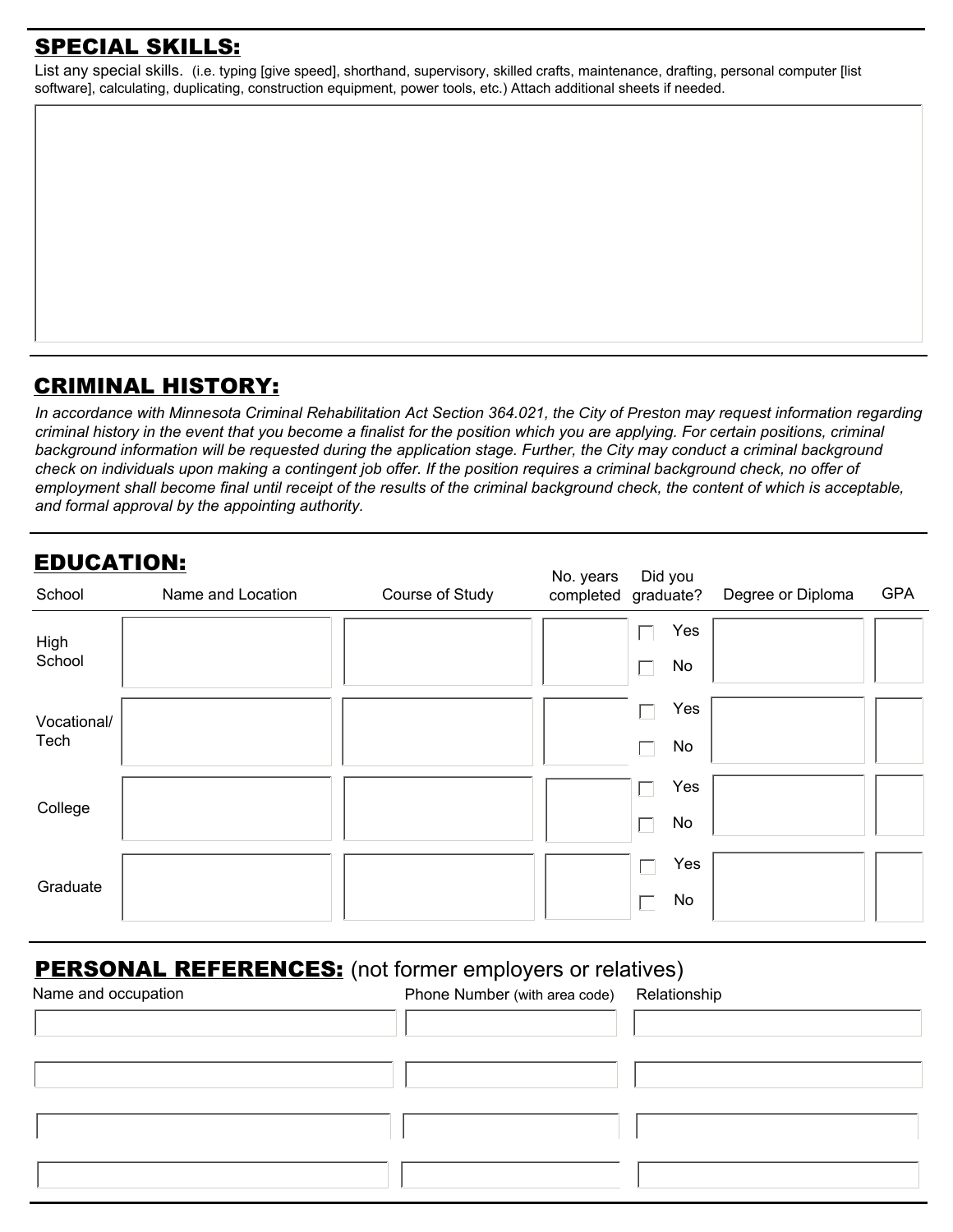### EMPLOYMENT EXPERIENCE:

Please give an accurate and complete record of your full-time and part-time employment. Start with your present or most recent employer. Explain all gaps in employment. Attach additional sheets if necessary.

| Employer's Name:    |                                                                | Supervisor's Name & Tel Number: |                                              | Dates Employed:          |
|---------------------|----------------------------------------------------------------|---------------------------------|----------------------------------------------|--------------------------|
|                     |                                                                |                                 |                                              | From:                    |
|                     | Employer's Address: (Street Name and Number, City, State, Zip) |                                 |                                              | To:                      |
|                     |                                                                |                                 |                                              | Full-Time                |
| Job Title:          |                                                                |                                 |                                              | Part-Time                |
| Nature of Duties:   |                                                                |                                 |                                              | Ave hrs per week         |
|                     |                                                                |                                 |                                              |                          |
|                     |                                                                |                                 |                                              | <b>Beginning Salary:</b> |
|                     |                                                                |                                 |                                              | Ending Salary:           |
| Reason for Leaving: |                                                                |                                 | May we contact:<br>$\Box$ Yes<br>$\neg$ No   |                          |
|                     |                                                                |                                 |                                              |                          |
| Employer's Name:    |                                                                | Supervisor's Name & Tel Number: |                                              | Dates Employed:          |
|                     |                                                                |                                 |                                              | From:                    |
|                     | Employer's Address: (Street Name and Number, City, State, Zip) |                                 |                                              | To:                      |
|                     |                                                                |                                 |                                              | Full-Time                |
| Job Title:          |                                                                |                                 |                                              | Part-Time                |
| Nature of Duties:   |                                                                |                                 |                                              | Ave hrs per week         |
|                     |                                                                |                                 |                                              | Beginning Salary:        |
|                     |                                                                |                                 |                                              |                          |
|                     |                                                                |                                 |                                              | Ending Salary:           |
| Reason for Leaving: |                                                                |                                 | May we contact:<br>$\Gamma$ Yes<br>$\neg$ No |                          |
|                     |                                                                |                                 |                                              |                          |
| Employer's Name:    |                                                                | Supervisor's Name & Tel Number: |                                              | Dates Employed:          |
|                     |                                                                |                                 |                                              | From:                    |
|                     | Employer's Address: (Street Name and Number, City, State, Zip) |                                 |                                              | To:                      |
|                     |                                                                |                                 |                                              | Full-Time                |
| Job Title:          |                                                                |                                 |                                              | Part-Time                |
| Nature of Duties:   |                                                                |                                 |                                              | Ave hrs per week         |
|                     |                                                                |                                 |                                              | Beginning Salary:        |
|                     |                                                                |                                 |                                              |                          |
|                     |                                                                |                                 |                                              | Ending Salary:           |
| Reason for Leaving: |                                                                |                                 | May we contact:<br>$\neg$ Yes<br>No          |                          |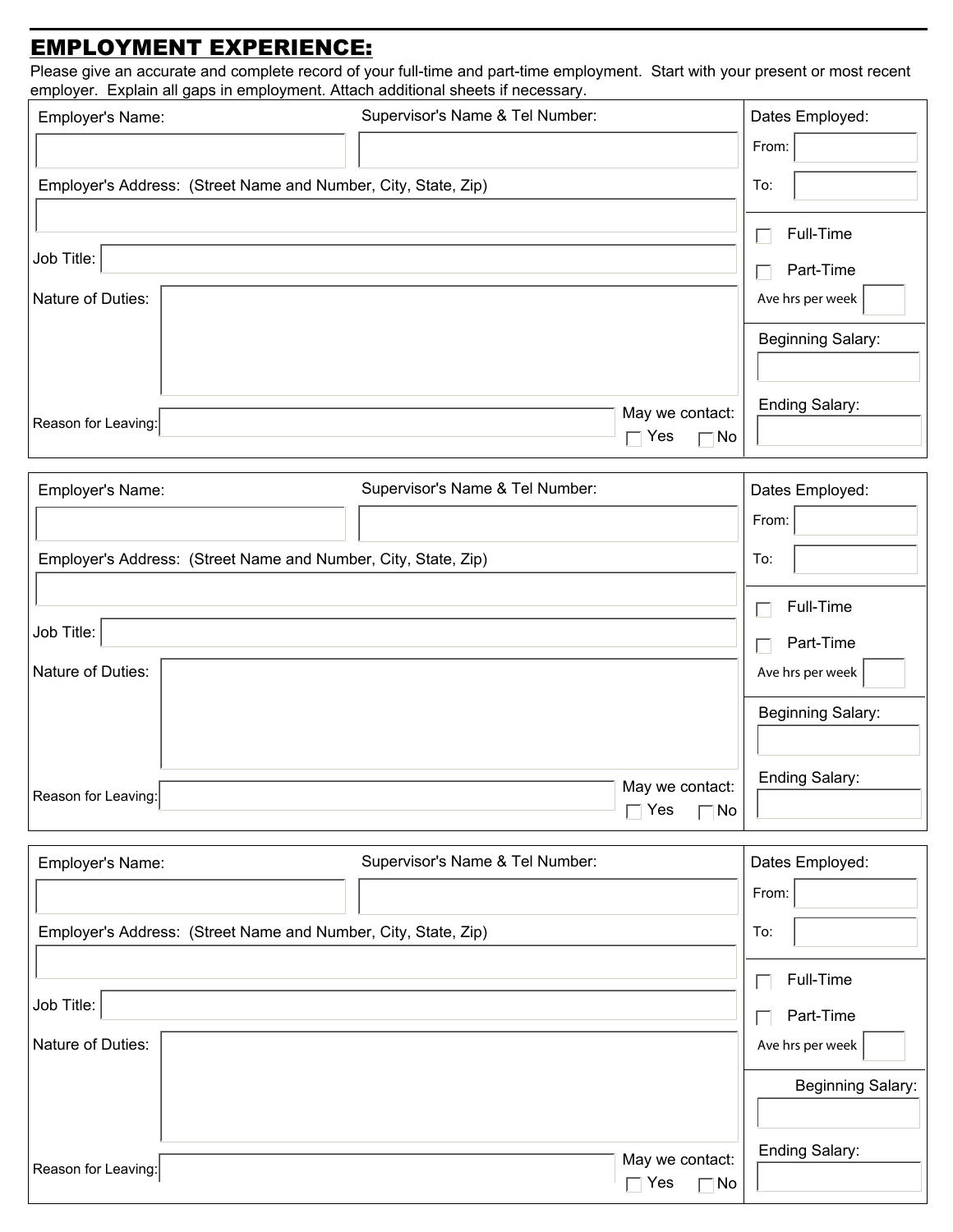| Employer's Name:    | Supervisor's Name & Tel Number:                                | Dates Employed:   |
|---------------------|----------------------------------------------------------------|-------------------|
|                     |                                                                | From:             |
|                     | Employer's Address: (Street Name and Number, City, State, Zip) | To:               |
|                     |                                                                | Full-Time         |
| Job Title:          |                                                                | Part-Time         |
| Nature of Duties:   |                                                                | Ave hrs per week  |
|                     |                                                                | Beginning Salary: |
|                     |                                                                |                   |
| Reason for Leaving: | May we contact:<br>Yes<br>No                                   | Ending Salary:    |

Use the space below to detail any additional information you believe is pertinent to the position you are seeking. (Use an additional sheet if necessary.) This may include any correspondence courses, special courses, seminars or training you have taken, special educational achievements, honors, certificates, licenses, or any other knowledge, skills, or abilities you wish to communicate.

I certify that all statements in this application are true. I authorize the City of Preston to investigate any of the statements contained in this application for employment in order to arrive at an employment decision. I agree that any misrepresentation or falsification will result in rejection of this application and may result in my removal from the job after employment. I understand that my employment may be contingent upon the results of a pre-employment physical examination and/or any other required examination. I also understand that this application is not intended to be a contract of employment.

**Print, sign and date application and return to the City of Preston along with Notice to Applicants form and Veterans Preference form** (if applicable)**.**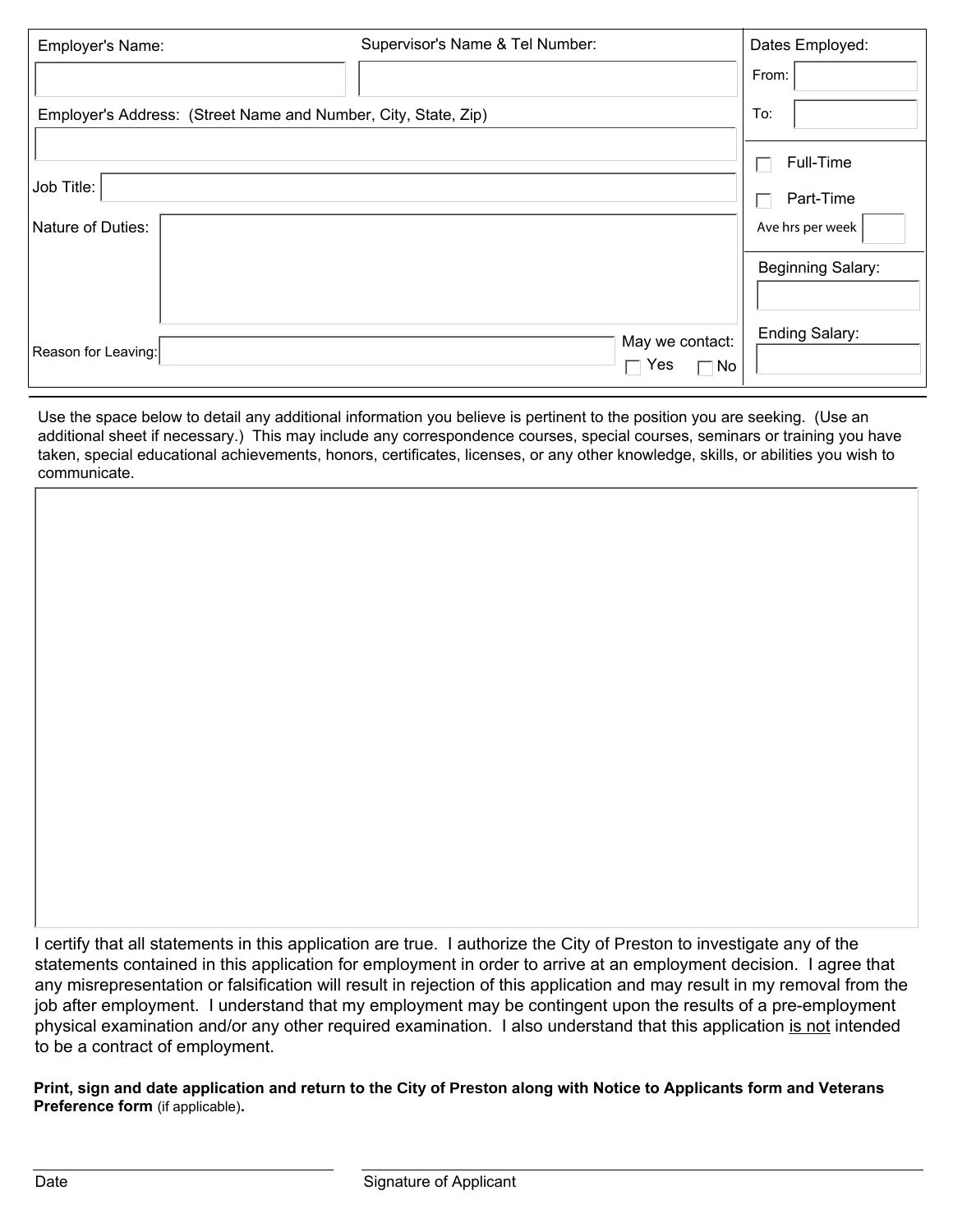## **NOTICE TO APPLICANTS**

**(Please read this important information)**

#### **HOW THE MINNESOTA DATA PRACTICES ACT AFFECTS YOU:**

In accordance with the Minnesota Government Data Practices Act (MN Statute § 13.01 - 13.99) the City of Preston is informing you of your rights as they pertain to the information you provide when filling out the Application for Employment.

**Under the Act, the following information is automatically available to the public\*:** Veteran status, relevant test scores, your rank on our eligible list, your job history, your education and training, and your work availability.

#### **Your name is considered private\*\* until you become a finalist for employment by the City of Preston. You become a finalist when and if you are selected to be interviewed prior to being employed.**

**If you are hired, the following additional information about you will be public:** Your name; your actual gross salary and salary range; your actual gross pension; the value and nature of your fringe benefits; the basis for and the amount of any added remuneration (such as expense or mileage reimbursement in addition to your salary); your job title; your job description; the dates of your first and last employment with us; the existence and status of any complaints or charges against you while you work for the City of Preston (whether or not they result in a disciplinary action); the final outcome of any disciplinary action taken against you as an employee of the City of Preston and all the supporting documentation about your case (the final disposition of any disciplinary action together with the specific reasons for the action and data documenting the basis of the action, excluding data that would identify confidential sources who are employees of the public body); the terms of any agreement settling any dispute arising out of the employment relationship between you and the City of Preston; your badge number; your work location and work telephone number; previous work experience; education and training background; honors and awards received; payroll time sheets or other comparable data that are used only to account for your work time for payroll purposes, except to the extent that release of time sheet data would reveal the employee's reasons for the use of sick or other medical leave or other data that is not public; and your photograph may be shown to a witness as part of an investigation of a charge or complaint against you.

Anything not listed above which is placed in your application folder or your personnel file (such as medical information, letter of recommendation, resumes, etc.) is made by this statute private information and will not be shared with anyone but those members of our staff and appointing authorities or their designees who need it to process your application or file your personnel record or to conduct normal City of Preston business. Also, the following agencies may be authorized by state or federal law to receive private information from your file in order to investigate specific complaints of employment discrimination: the Federal Equal Employment Opportunity Commission and the State departments of Human Rights or Civil Rights. Otherwise, no private record of yours will be shared with any outside person or agency without your informed consent or a valid court order

### **PURPOSES AND USES**

The information requested is used for the following reasons:

- 1. To distinguish you from all other applicants
- 2. To enable us to contact you when additional information is required, to send you notices and/or schedule interviews
- 3. To enable us to ensure your rights to equal opportunities
- 4. To meet federal and state reporting requirements
- 5. To make processing more efficient

The data supplied by you may be used for such other purposes as may be determined to be necessary in the administration of personnel in the City of Preston and the policies, rules and regulations promulgated pursuant thereto.

#### **EFFECTS OF NON-DISCLOSURE**

You are not legally required to supply any of the data we ask for on your application, but if you choose to withhold it, your application will not be complete and you may not be considered for employment. If you do provide the data, your application will be considered and if you are employed the information you have given us will become part of your employee record.

\* "public" means that it is available to anyone who asks to see it

\*\* "private" information is available only to the person it is about and to the staff who must use it in the normal course of conducting City of Preston business.

#### **I have read the information above on Minnesota Data Practices.**